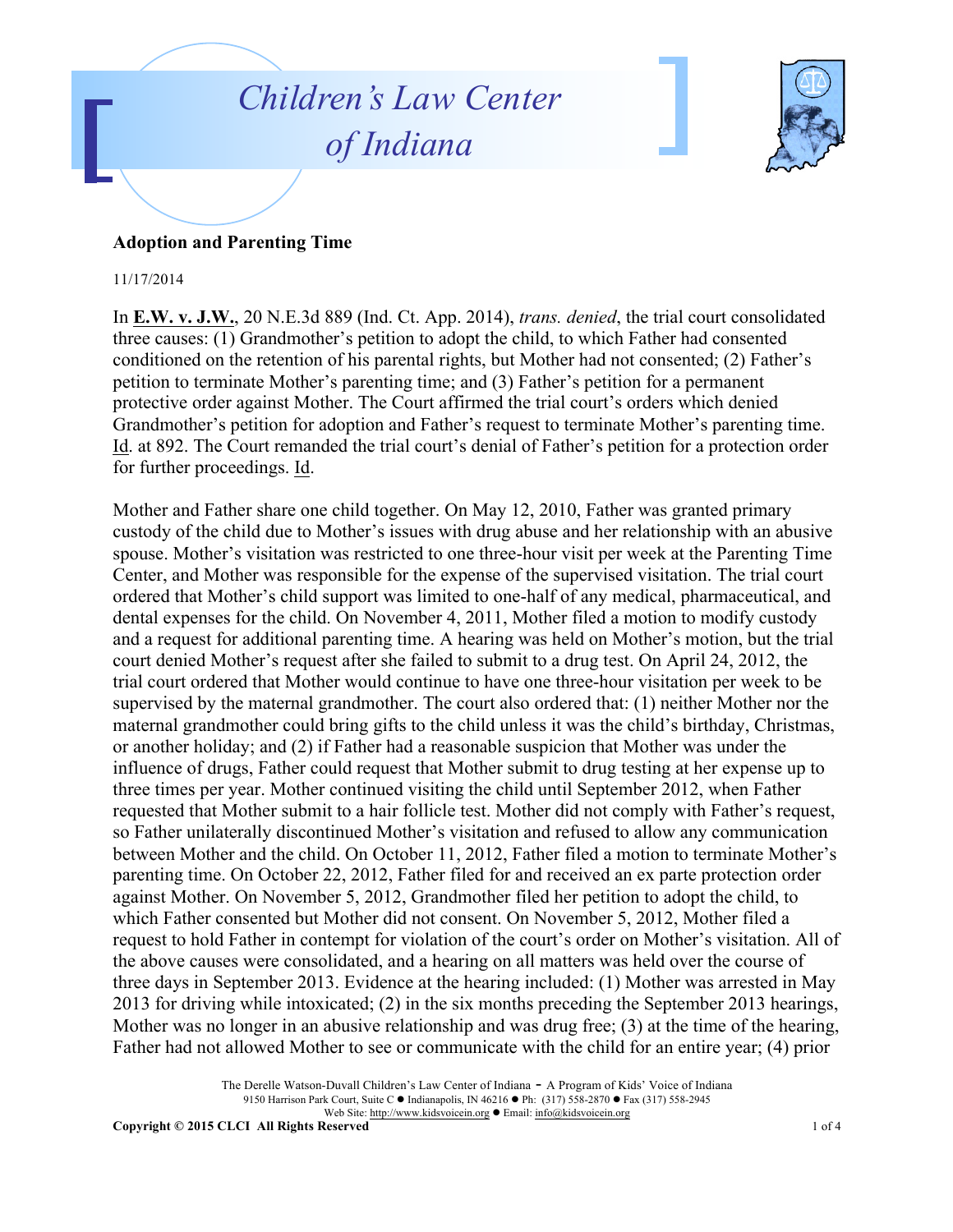to Father's decision to deny visitation, Mother made use of a majority of her weekly visitation opportunities going back one year; (5) Mother's visits with the child were largely without incident, and it was clear that the child loved Mother. A DCS case manager testified at the hearing about a CHINS case which was filed in March, 2013 for the child's half-sibling. The caseworker stated that Mother had cooperated with DCS and provide clean drug screens since that time, the child had been returned to Mother, and the CHINS case was set to be closed in November 2013. The trial court denied Grandmother's petition for adoption, concluding that Mother's consent was required, and denied Father's motion to terminate Mother's parenting time. The trial court also denied Father's request for a permanent protection order. Father and Grandmother (Appellants) appealed all three of the trial court's orders.

Appellants argued that Mother's consent to the child's adoption by Grandmother was unnecessary for three reasons: (1) Mother was unfit to be a parent and the best interests of the child would be served if her consent was not required (IC 31-19-9-8(a)(11)); (2) Mother had unjustifiably failed to communicate with the child for a period of at least one year (IC 31-19-9-  $8(a)(2)(A)$ ; (3) Mother had failed to provide for the care and support of the child for at least one year (IC 31-19-9-8(a)(2)(B)).

**The trial court's determination that Mother's consent to adoption was necessary because she was not an unfit parent was not clearly erroneous.** Id. at 895. Quoting In Re Adoption of M.L., 973 N.E.2d 1216, 1223 (Ind. Ct. App. 2012), the Court said the term "unfit" has been previously defined as "[u]nsuitable; not adapted or qualified for a particular use or service" or "[m]orally unqualified; incompetent," as defined in Black's Law Dictionary 1564 ( $8<sup>th</sup>$  ed. 2004). E.W. v. J.W. at 894. Appellants argued that Mother's history of drug abuse, relationships with abusive men, and past involvement with DCS were clear and convincing evidence of Mother's unfitness. The Court looked to termination of parental rights cases for guidance, and noted that in termination cases, the trial court must judge a parent's fitness to care for his or her children at the time of the hearing, taking into account evidence of changed conditions and balancing any recent improvements against any negative actions in the past. In Re E.M., 4 N.E.3d 636, 643 (Ind. 2014). E.W. v. J.W. at 895. The Court noted Mother clearly showed improvement in the six months leading up to the hearing, and was on the right track. Id. The Court said the trial court's order recognized Mother's history of drug abuse and the fact that she had not been a good parent; nevertheless, the trial court weighed Mother's recent stability more heavily and concluded the balance fell against finding Mother unfit. Id.

**The trial court's finding that Mother's consent to adoption was necessary because she had significantly communicated with the child was not clearly erroneous.** Id. at 897. Appellants argued that Mother's visitation, which was only a few hours per week, should not be considered "significant." The Court noted the trial court's statement that "what is significant and meaningful is in the eye of the beholder", and the trial court's conclusion that the communication was significant under the circumstances. Id. The Court observed it was undisputed that Mother's communication with the child increased after May 2011, and said it "would defy logic to allow a long-past one-year period of poor communication to overcome a lengthy period of significant communication that immediately precedes the adoption petition." Id. The Court noted that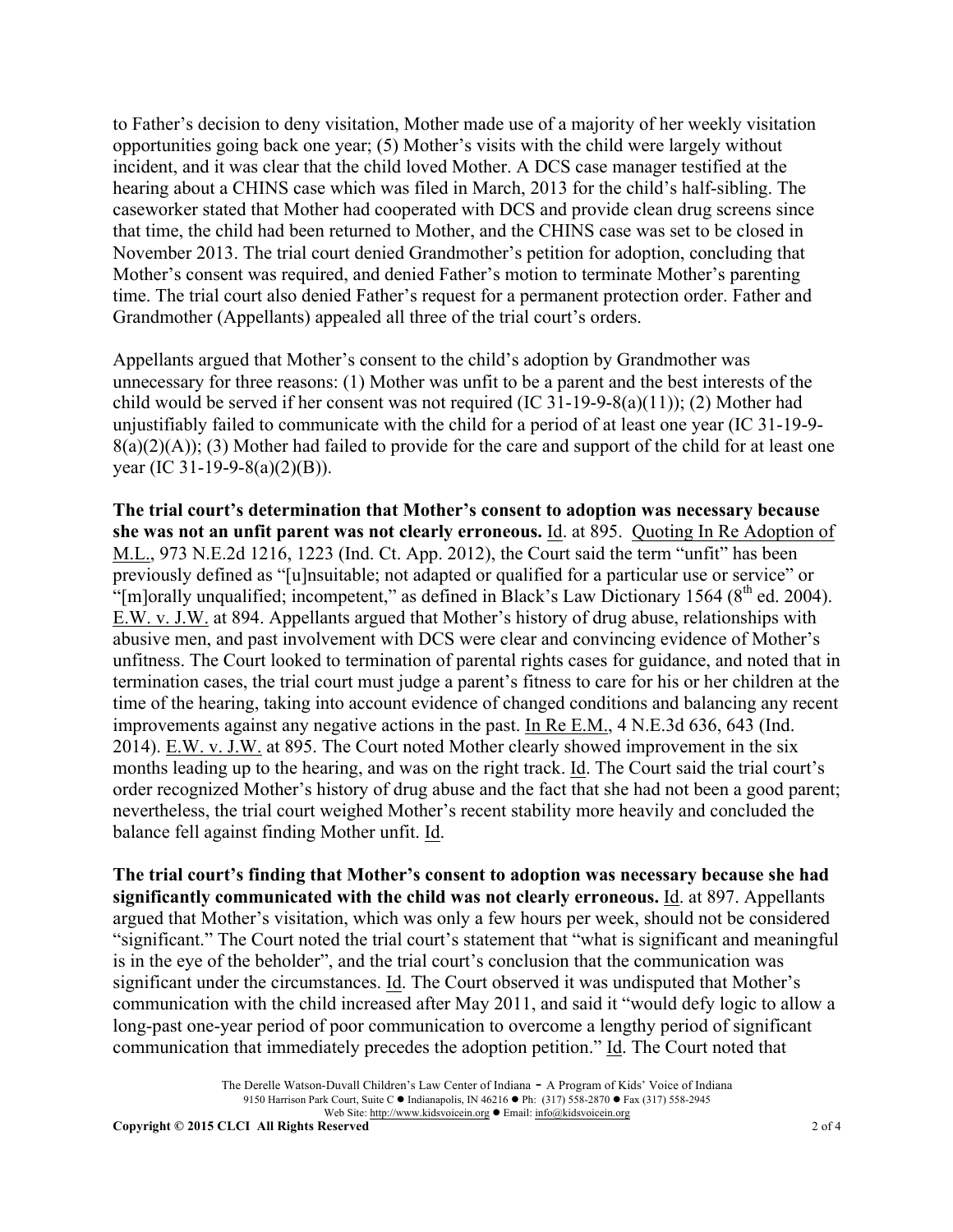Father's acts of prohibiting communication between Mother and the child from September 2012 until the date of the hearing were significant. Id. Quoting In Re Adoption of A.K.S., 713 N.E.2d 896, 899 (Ind. Ct. App. 1999), *trans. denied*, the Court also noted that "[e]fforts of a custodial parent to hamper or thwart communication between a parent and child are relevant in determining the ability to communicate." E.W. v. J.W. at 896-97. The Court opined that Father's efforts to thwart Mother's communication with the child were inseparably linked to the issue of Mother's communication with the child, and the trial court was correct to consider Father's actions and weigh them in Mother's favor. Id. at 897.

**The trial court's refusal to dispense with Mother's consent because of her failure to support the child was not clearly erroneous.** Id. at 897. Appellants contended the trial court erred by finding that Mother's consent to the child's adoption was required when she had failed to support the child for over one year. Appellants' argument was based on IC 31-19-9-8(a)(2)(B), which provides that consent is not required from "[a] parent of a child in the custody of another person if for a period of at least one (1) year the parent…knowingly fails to provide for the care and support of the child when able to do so as required by law or judicial decree." The Court noted that, based on the parties' child support order, Mother was only responsible for one-half of the child's medical, pharmaceutical, and dental expenses. Id. The Court also noted the following evidence in support of the trial court's determination: (1) Father did not point to any evidence that he ever made Mother aware of any expenses; (2) Father "never made an issue of [Mother] providing any assistance" prior to the adoption case; (3) a parent's monetary contribution to a child's care may be counted as support (citing In Re Adoption of M.B., 944 N.E.2d 73, 77 (Ind. Ct. App. 2011); (4) Mother's efforts to clothe the child and provide him with other necessities were largely hindered by Father's refusal to communicate with Mother and by the court's order prohibiting Mother from giving the child gifts other than on birthdays and holidays. E.W. v. J.W. at 897.

**The trial court's denial of Father's request to terminate Mother's parenting time was not an abuse of discretion.** Id. at 898. Father argued the trial court erred by not restricting Mother's parenting time. Father pointed to Mother's history with drug abuse and the testimony of the child's teacher that the child had shown improvement since September 2012, when Father unilaterally discontinued Mother's parenting time and any communication between Mother and the child. The Court noted IC 31-17-4-2, which states that "the court shall not restrict a parent's parenting time rights unless the court finds that the parenting time might endanger the child's physical health or significantly impair the child's emotional development." E.W. v. J.W. at 897. Quoting D.B. v. M.B.V., 913 N.E.2d 1271, 1274 (Ind. Ct. App. 2009), the Court said Indiana has recognized that a noncustodial parent's right to visit her children is a "precious privilege." E.W. v. J.W. at 897. The Court explained that it approaches requests for an outright restriction on parenting time with caution and has interpreted the word 'might' in IC 31-17-12-4 to mean that a court may not restrict parenting time unless that parenting time 'would' endanger the child's physical health or emotional development. Id. at 898. The Court found Father's argument was a "straight-forward request to reweigh the evidence", and the record supported the trial court's finding that Mother was drug free, was no longer in an abusive relationship, and was receiving mental health treatment. Id.

> The Derelle Watson-Duvall Children's Law Center of Indiana - A Program of Kids' Voice of Indiana 9150 Harrison Park Court, Suite C  $\bullet$  Indianapolis, IN 46216  $\bullet$  Ph: (317) 558-2870  $\bullet$  Fax (317) 558-2945 Web Site: http://www.kidsvoicein.org <br>• Email: info@kidsvoicein.org